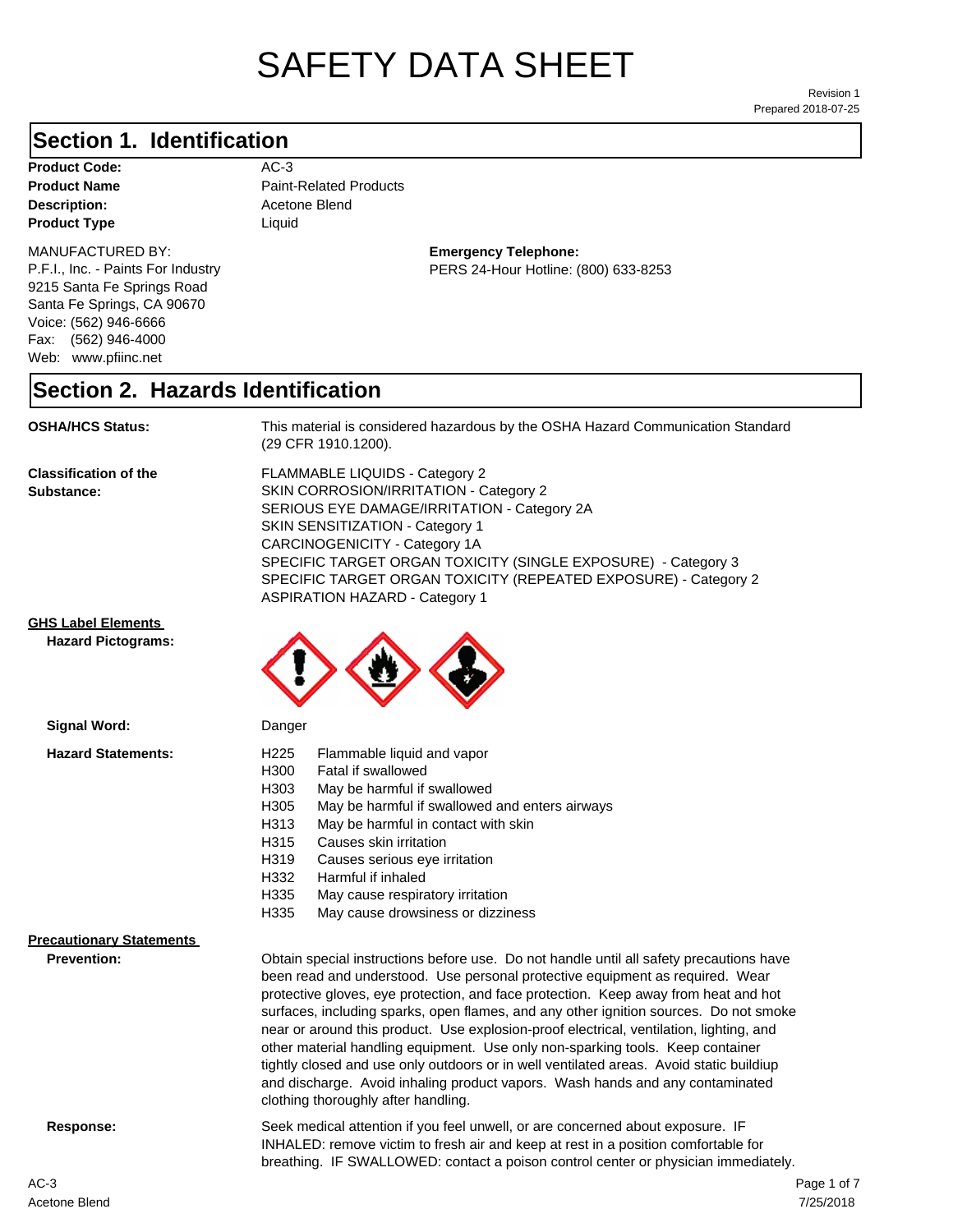|                                             | Do not induce vomiting. IN CASE OF SKIN OR HAIR CONTACT: remove all<br>contaminated clothing, and wash skin with soap and water. If irritation or rash occurs,<br>get medical attention. IF IN EYES: rinse with copious amounts of water for several<br>minutes. Remove contact lenses, if present and easy to do so. If eye irritation persists,<br>seek medical attention.                                                                                                                                                                                                                                                                                                                                                                                                                                                                                                                                                                                                                                             |
|---------------------------------------------|--------------------------------------------------------------------------------------------------------------------------------------------------------------------------------------------------------------------------------------------------------------------------------------------------------------------------------------------------------------------------------------------------------------------------------------------------------------------------------------------------------------------------------------------------------------------------------------------------------------------------------------------------------------------------------------------------------------------------------------------------------------------------------------------------------------------------------------------------------------------------------------------------------------------------------------------------------------------------------------------------------------------------|
| <b>Storage &amp; Disposal:</b>              | Store in a locked and secure environment. Store in a cool, well ventilated area away<br>from direct sunlight and heat. Dispose of contents and container in accordance with all<br>local, regional, state, and federal regulations.                                                                                                                                                                                                                                                                                                                                                                                                                                                                                                                                                                                                                                                                                                                                                                                      |
| <b>Supplemental Label</b><br>Elements:      | Ensure adequate ventilation at all times when using this product and when sanding the<br>dried film. Wear an appropriate, NIOSH approved particulate respirator. Follow all<br>respirator manufacturer's directions for proper use. Abrading or sanding this product's<br>dried film may release crystalline silica which has been shown to cause lung damage<br>and may cause cancer following long term exposure. Rags, sandpaper, steel wool,<br>and other abrading materials or waste containing this product may spontaneously<br>combust when improperly disposed of. Product contains solvents which can cause<br>permanent brain and nervous system damage. Intentional misuse by concentrating<br>and inhaling the contents of this product can be harmful or fatal. Do not transfer<br>contents to another container.<br>PROPOSITION 65 WARNING: this product contains chemicals known to the State of<br>California to cause cancer and birth defects or other reproductive harm.<br>FOR INDUSTRIAL USE ONLY. |
| <b>Hazards not otherwise</b><br>classified: | None known.                                                                                                                                                                                                                                                                                                                                                                                                                                                                                                                                                                                                                                                                                                                                                                                                                                                                                                                                                                                                              |

## **Section 3. Composition/Information on Ingredients**

#### Chemical Name / CAS No

Acetone 67-64-1 90 to 100% Vapor Pressure: 30.796 kPA

Parachlorobenzotrifluoride (PCBTF) 98-56-6 1 to 5% Vapor Pressure: 1.01 kPa

### **Section 4. First Aid Measures**

#### **Description of First Aid Measures**

| <b>Eye Contact:</b>  | Immediately flush eyes with copious amounts of water. Remove any contact lenses.<br>Rinse for at least 10 minutes. Get medical attention.                                                                                                                                                                                                                                                                                                                                                                                                                 |
|----------------------|-----------------------------------------------------------------------------------------------------------------------------------------------------------------------------------------------------------------------------------------------------------------------------------------------------------------------------------------------------------------------------------------------------------------------------------------------------------------------------------------------------------------------------------------------------------|
| Inhalation:          | Remove victim to fresh air and maintain in a rest position comfortable for breathing. If<br>fumes are still present, all rescuers should wear appropriate respirators. If victim<br>exhibits irregular breathing, trained personnel should provide artificial respiration or<br>oxygen. Mouth-to-mouth resuscitation may be dangerous. If necessary, contact a<br>poison control center or physician immediately. If victim is unconscious, place in a<br>recovery position and seek medical help immediately. Maintain an open airway for the<br>victim. |
| <b>Skin Contact:</b> | Wash affected areas with soap and water. Remove contaminated clothing and shoes.<br>Continue to rinse the affected area for at least ten minutes. Get medical attention if<br>discomfort continues. Avoid further exposure in the event of any symptoms or<br>complaints.                                                                                                                                                                                                                                                                                 |
| Ingestion:           | If product is ingested, contact a poison control center or a physician immediately. Do<br>not induce vomitting. Rinse mouth with water and remove dentures, if any. Remove<br>victim to fresh air and keep at rest in a comfortable position to facilitate breathing. If<br>the victim is conscious and the product has been swallowed, provide small quantities of<br>water to drink. Cease if the victim feels sick, as vomitting may be dangerous.<br>Aspiration hazard if swallowed. This product can enter the lungs and cause damage.               |
| AC-3                 | Page 2 of 7                                                                                                                                                                                                                                                                                                                                                                                                                                                                                                                                               |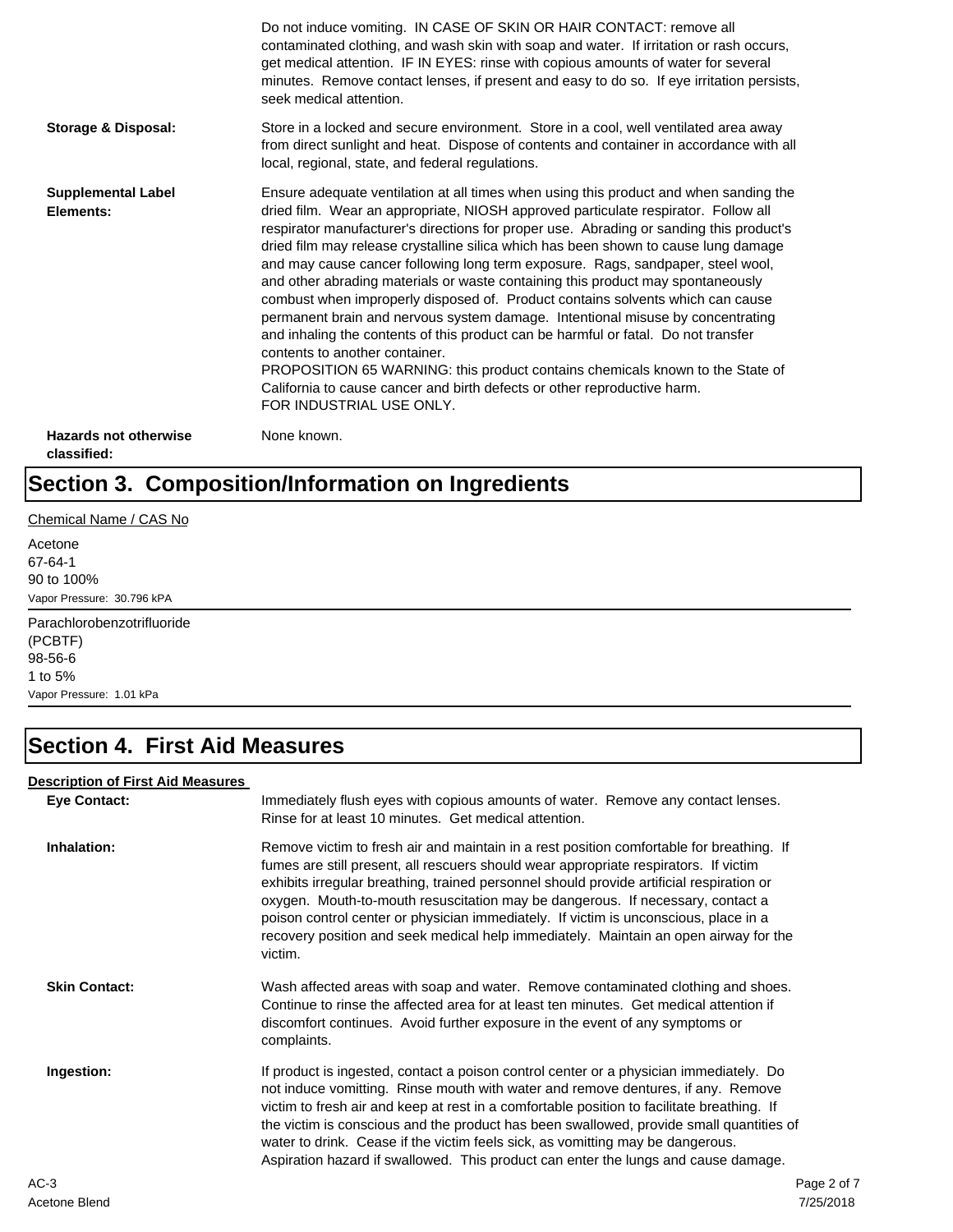|                                                     | If vomitting occurs, the head should be kept low so that vomit does not enter the lungs.<br>Never administer anything by mouth to an unconscious person. If unconscious, place<br>in a recovery position while medical attention is sought. Maintain an open airway for<br>the victim.                                                                       |  |
|-----------------------------------------------------|--------------------------------------------------------------------------------------------------------------------------------------------------------------------------------------------------------------------------------------------------------------------------------------------------------------------------------------------------------------|--|
| <b>Potential Acute Health Effects</b>               |                                                                                                                                                                                                                                                                                                                                                              |  |
| <b>Eye Contact:</b>                                 | Causes serious eye irritation.                                                                                                                                                                                                                                                                                                                               |  |
| Inhalation:                                         | Can cause central nervous system depression. May cause drowsiness and dizziness<br>as well as respiratory irritation.                                                                                                                                                                                                                                        |  |
| <b>Skin Contact:</b>                                | Causes skin irritation. May cause an allergic skin reaction.                                                                                                                                                                                                                                                                                                 |  |
| Ingestion:                                          | Can cause central nervous system depression. May be fatal if swallowed and allowed<br>to enter airways. Irritating to mouth, throat and stomach.                                                                                                                                                                                                             |  |
| <b>Over-Exposure Signs &amp; Symptoms</b>           |                                                                                                                                                                                                                                                                                                                                                              |  |
| <b>Eye Contact:</b>                                 | Adverse symptoms may include: pain or irritation, watering, redness.                                                                                                                                                                                                                                                                                         |  |
| Inhalation:                                         | Adverse symptoms may include: respiratory tract irritation, coughing, nausea or<br>vomiting, headache, drowsiness or fatigue, dizziness or vertigo, unconsciousness.                                                                                                                                                                                         |  |
| <b>Skin Contact:</b>                                | Adverse symptoms may include: irritation, redness.                                                                                                                                                                                                                                                                                                           |  |
| Ingestion:                                          | Adverse symptoms may include: nausea, vomiting.                                                                                                                                                                                                                                                                                                              |  |
|                                                     | Indication of immediate medical attention and special treatment needed                                                                                                                                                                                                                                                                                       |  |
| <b>Notes to Physician:</b>                          | Treat symptomatically. Contact poison treatment specialists if large quantities have<br>been ingested or inhaled.                                                                                                                                                                                                                                            |  |
| <b>Specific Treatments:</b>                         | None specified.                                                                                                                                                                                                                                                                                                                                              |  |
| <b>Protection of First Aid</b><br><b>Providers:</b> | No action should be taken involving any personal risk or without proper training. If<br>fumes are still present, rescuers should wear appropriate respirators or a self<br>contained breathing apparatus. Mouth-to-mouth resuscitation may be dangerous for<br>the first aid provider. Wash all contaminated clothing with soap and water before<br>removal. |  |

# **Section 5. Fire Fighting Measures**

| <b>Extinguishing Media</b>                        |                                                                                                                                                                                                                                                                                                                                                                                                                   |
|---------------------------------------------------|-------------------------------------------------------------------------------------------------------------------------------------------------------------------------------------------------------------------------------------------------------------------------------------------------------------------------------------------------------------------------------------------------------------------|
| Suitable Media:                                   | Dry chemical, CO2, water spray (fog), foam, dry sand.                                                                                                                                                                                                                                                                                                                                                             |
| Unsuitable Media:                                 | Do not use water jet.                                                                                                                                                                                                                                                                                                                                                                                             |
| <b>Specific Hazards:</b>                          | The material contains flammable liquid and vapor. Closed containers may explode<br>when exposed to extreme heat as a result of buildup of steam. Vapors may form<br>explosive mixtures with air. Vapors can travel to a source of ignition and flash back.<br>Keep containers tightly closed and isolate from heat, electrical equipment, sparks, and<br>open flames. No unusual fire or explosion hazards noted. |
| <b>Special Firefighting</b><br><b>Procedures:</b> | Water may be used to cool closed containers to prevent pressure buildup and possible<br>autoignition or explosion. Evacuate area and fight fire from safe distance. Containers<br>may explode when heated. Firefighters should wear appropriate protective equipment<br>and self-contained breathing apparatus with a full face-piece operated in positive<br>pressure mode.                                      |

# **Section 6. Accidental Release Measures**

| <b>Environmental Precautions:</b>                               | Avoid dispersal of spilled material and runoff from contacting soil, waterways, drains,<br>and sewers. Inform the relevant authorities if the product has caused environmental<br>pollution.                                                                                                                                                                                                              |             |
|-----------------------------------------------------------------|-----------------------------------------------------------------------------------------------------------------------------------------------------------------------------------------------------------------------------------------------------------------------------------------------------------------------------------------------------------------------------------------------------------|-------------|
| <b>Steps to be Taken if Material</b><br>is Released or Spilled: | Contain spilled liquid with sand or earth. Do not use combustible materials such as<br>sawdust. Eliminate all ignition sources and use explosion-proof equipment. Place<br>material in a container and dispose of according to local, regional, state, and federal<br>regulations. Ventilate area and remove product with inert absorbent and non-sparking<br>tools. Do not incinerate closed containers. |             |
| <b>Small Spills:</b>                                            | Stop leak if doing so can be done without risk. Remove containers from spill area.<br>Use non-sparking tools. Dilute with water and mop up if water-soluble. If not<br>water-soluble, absorb with inert dry material and place in appropriate waste container.                                                                                                                                            |             |
| $AC-3$                                                          |                                                                                                                                                                                                                                                                                                                                                                                                           | Page 3 of 7 |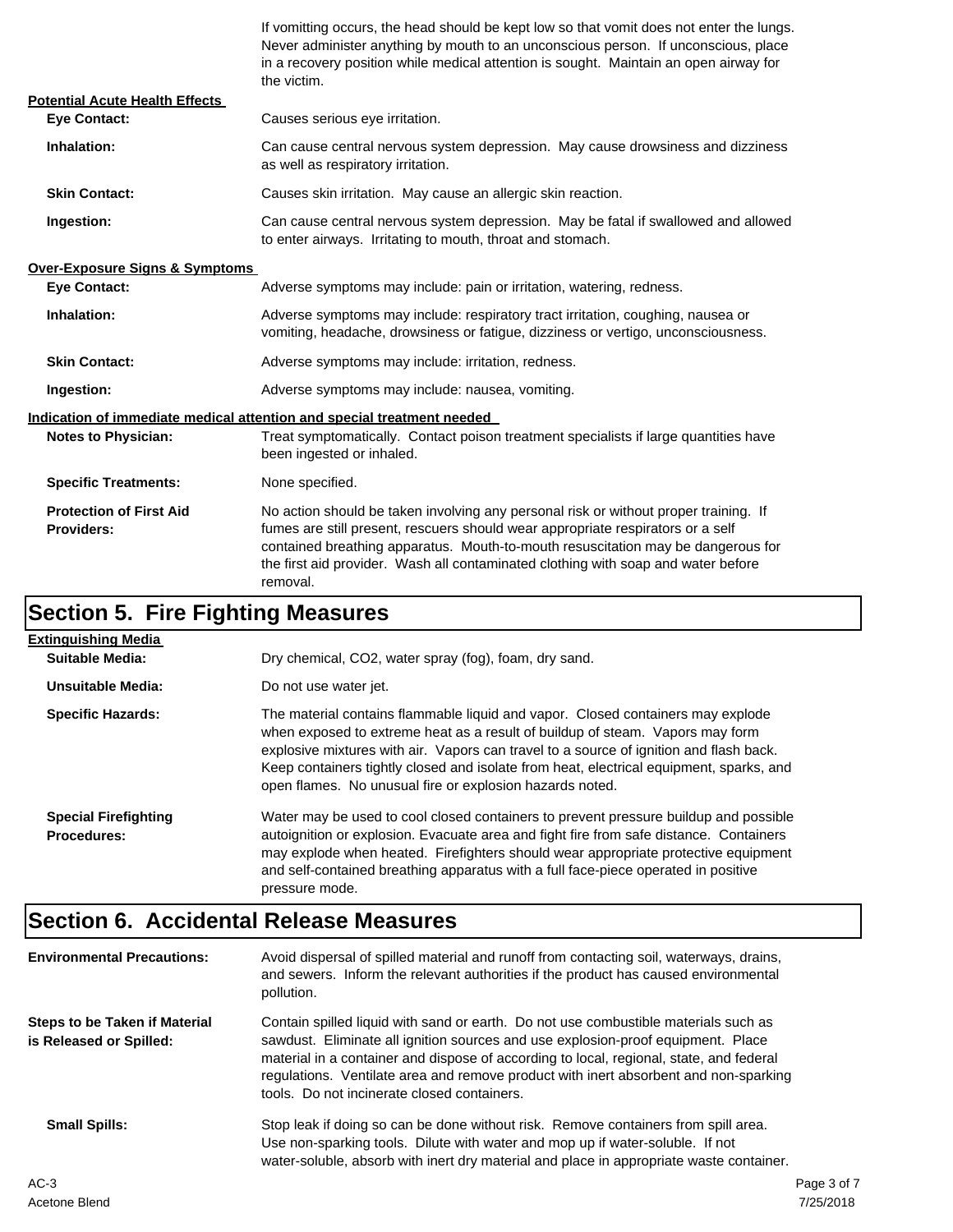Dispose of via a licensed waste disposal contractor.

Large Spills: Stop leak if doing so can be done without risk. Remove containers from spill area. Use non-sparking tools. Approach the release from upwind. Prevent entry into sewers, waterways, basements, or confined areas. Wash spillages into an effluent treatment plant or proceed as follows: contain and collect spillage with inert absorbent materials and place in a container for disposal according to local regulations. Dispose of via a licensed waste disposal contractor. See Section 1 for emergency contact information and Section 13 for waste disposal.

#### **Section 7. Handling and Storage**

**Handling:** Wash thoroughly after handling. Eating, drinking, and smoking should be prohibited in areas where this material is handled, stored, and processed. Wash hands and face before eating or drinking. Remove contaminated clothing and launder before reuse. Use only with adequate ventilation. Follow all SDS and label precautions even after container is emptied, as it may retain product residues. Avoid breathing fumes, vapors, or mist. Avoid contact with eyes, skin, and clothing.

Storage: Store in a dry, cool, well ventilated place. Keep container tightly closed while not in use. Isolate from heat, electrical equipment, sparks, and open flame. Do not store above 120 degrees Fahrenheit. Store large quantities in buildings designed and protected for storage of NFPA Class II combustible liquids. Protect from heat, moisture, and foreign materials.

#### **Section 8. Exposure Controls/Personal Protection**

| Chemical Name / CAS No<br>Acetone<br>67-64-1<br>90 to 100%<br>Vapor Pressure: 30.796 kPA | <b>OSHA Exposure Limits</b><br>1,000 ppm                                                                                                                                                                                                                                                                                                                                                                                                                                                                                                                                                                                                                                                                                                                                                                              | <b>ACGIH Exposure Limits</b><br>500 ppm                                                                                                                                                                                                                                                                                                                                                                                                                                                                                                   | <b>Other Exposure Limits</b> |
|------------------------------------------------------------------------------------------|-----------------------------------------------------------------------------------------------------------------------------------------------------------------------------------------------------------------------------------------------------------------------------------------------------------------------------------------------------------------------------------------------------------------------------------------------------------------------------------------------------------------------------------------------------------------------------------------------------------------------------------------------------------------------------------------------------------------------------------------------------------------------------------------------------------------------|-------------------------------------------------------------------------------------------------------------------------------------------------------------------------------------------------------------------------------------------------------------------------------------------------------------------------------------------------------------------------------------------------------------------------------------------------------------------------------------------------------------------------------------------|------------------------------|
| Parachlorobenzotrifluoride<br>(PCBTF)<br>98-56-6<br>1 to 5%<br>Vapor Pressure: 1.01 kPa  |                                                                                                                                                                                                                                                                                                                                                                                                                                                                                                                                                                                                                                                                                                                                                                                                                       |                                                                                                                                                                                                                                                                                                                                                                                                                                                                                                                                           |                              |
| <b>Engineering Controls:</b>                                                             |                                                                                                                                                                                                                                                                                                                                                                                                                                                                                                                                                                                                                                                                                                                                                                                                                       | Use process enclosures, local exhaust ventilation, or other engineering controls to<br>keep worker exposure to airborne contaminants below any recommended or statutory<br>limits. The engineering controls also need to keep gas, vapor, or dust concentrations<br>below any lower explosive limits. Use explosion-proof ventilation equipment.                                                                                                                                                                                          |                              |
| <b>Environmental Controls:</b>                                                           |                                                                                                                                                                                                                                                                                                                                                                                                                                                                                                                                                                                                                                                                                                                                                                                                                       | Emissions from ventilation or work process equipment should be checked to ensure<br>they comply with the requirements of environmental protection legislation. In some<br>cases, fume scrubbers, filters, and other engineering modifications to the process<br>equipment may be required to reduce emissions to acceptable levels.                                                                                                                                                                                                       |                              |
| <b>Respiratory Protection:</b>                                                           | Use a properly fitted, air-purifying or air-fed respirator complying with an approved<br>standard if a risk assessment indicates this is necessary. Respiratory protection<br>programs that meet OSHA 1910.134 and ANSI Z88.2 requirements must be followed<br>when workplace conditions warrant a respirator's use. A NIOSH/MSHA approved<br>respirator with an organic vapor cartridge may be permissible under circumstances<br>where airborne concentrations are expected to exceed exposure limits. Protection<br>provided by air purifying respirators is limited. Use a positive pressure, air supplied<br>respirator if there is any potential for an uncontrolled release, exposure levels are not<br>known, or in any circumstances where air purifying respirators may not provide<br>adequate protection. |                                                                                                                                                                                                                                                                                                                                                                                                                                                                                                                                           |                              |
| <b>Skin Protection:</b>                                                                  |                                                                                                                                                                                                                                                                                                                                                                                                                                                                                                                                                                                                                                                                                                                                                                                                                       | Use impervious, chemical resistant gloves to prevent prolonged skin contact and<br>absorption of material through the skin. Nitrile or neoprene gloves may afford<br>adequate protection. Personal protective equipment for the body should be selected<br>based on the task being performed and the risks involved, and should be approved by<br>a specialist before handling this product. Where there is a risk of ignition from static<br>electricity, wear anti-static protective clothing. For best protection, the clothing should |                              |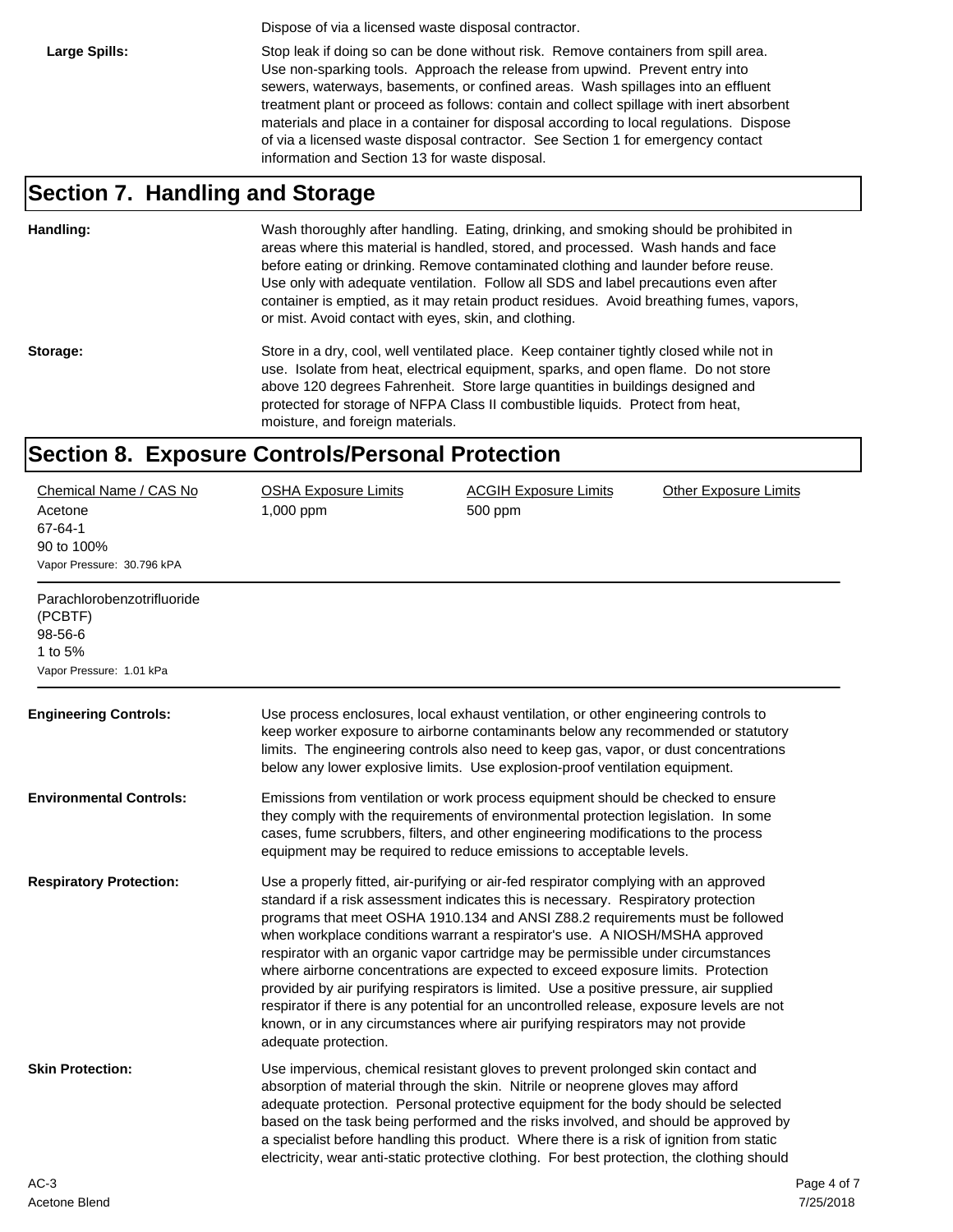| <b>Eve Protection:</b>    | include anti-static boots, gloves, and overalls. Appropriate footwear should always be<br>used.<br>Safety eyewear, such as splash goggles or a full face shield, should be worn at all<br>times to protect against splashes of liquids. |
|---------------------------|-----------------------------------------------------------------------------------------------------------------------------------------------------------------------------------------------------------------------------------------|
| <b>Hygienic Measures:</b> | Wash thoroughly with soap and water before eating, drinking, or smoking. Remove<br>contaminated clothing immediately and launder before reuse.                                                                                          |

#### **Section 9. Physical and Chemical Properties**

| <b>Physical State:</b>        | Liquid            |
|-------------------------------|-------------------|
| Odor:                         | Solvent odor      |
|                               |                   |
| <b>Vapor Density</b>          | Heavier than air  |
| Vapor Density                 | 2.08              |
| Vapor Pressure                | 30 kPa            |
| <b>Evaporation Rate</b>       | Slower than ether |
| Boiling Range                 | 56 to 139 C       |
| Specific Gravity (SG)         | 0.801             |
| Material VOC (Lb / Gal)       | 0.00              |
| Material VOC $(g / L)$        | 0.00              |
| Coating VOC (Lb/Gal)          | 0.00              |
| Coating VOC (g/L)             | 0.00              |
| Flash Point:                  | $-20 C (-4 F)$    |
| Autoignition:                 | Will not occur    |
| LEL:                          | 0.9%              |
| UEL:                          | 12.8%             |
| <b>Partition Coefficient.</b> | Not available     |
| n-octanol/water:              |                   |
| Auto-ignition temperature:    | Not available     |

# **Section 10. Stability and Reactivity**

| <b>Conditions to Avoid:</b>      | Avoid temperatures above 120 degrees Fahrenheit. Avoid all possible sources of<br>ignition. Do not pressurize, cut, weld, braze, drill, or expose containers to heat. Do not<br>allow vapor to accumulate in low or confined areas. Avoid contact with strong acid and<br>strong bases. |
|----------------------------------|-----------------------------------------------------------------------------------------------------------------------------------------------------------------------------------------------------------------------------------------------------------------------------------------|
| Incompatibility:                 | Incompatible with strong oxidizing agents.                                                                                                                                                                                                                                              |
| <b>Hazardous Decomposition:</b>  | By open flame, carbon monoxide and carbon dioxide. When heated to decomposition,<br>product emits acrid smoke and irritating fumes. Contains solvents which may form<br>carbon monoxide, carbon dioxide, and formaldehyde.                                                              |
| <b>Hazardous Polymerization:</b> | Will not occur under normal conditions.                                                                                                                                                                                                                                                 |
| Stability:                       | The product is stable.                                                                                                                                                                                                                                                                  |

# **Section 11. Toxicological Information**

| <b>Effects of Over-Exposure</b> |                                                                                                                                                                                                                                                                                                                                                  |             |
|---------------------------------|--------------------------------------------------------------------------------------------------------------------------------------------------------------------------------------------------------------------------------------------------------------------------------------------------------------------------------------------------|-------------|
| <b>Eve Contact:</b>             | Causes serious eye irritation.                                                                                                                                                                                                                                                                                                                   |             |
| <b>Skin Contact:</b>            | Prolonged or repeated skin contact may cause irritation. Allergic reactions are<br>possible.                                                                                                                                                                                                                                                     |             |
| Inhalation:                     | Harmful if inhaled. High gas, vapor, mist, or dust concentrations may be harmful if<br>inhaled. Avoid breathing fumes, spray, vapors, or mist. May cause headaches and<br>dizziness. High vapor concentrations are irritating to the eyes, nose, throat, and lungs.<br>Prolonged or excessive inhalation may cause respiratory tract irritation. |             |
| Ingestion:                      | Harmful or fatal if swallowed. Aspiration hazard if swallowed; can enter lungs and<br>cause damage.                                                                                                                                                                                                                                              |             |
| $AC-3$                          |                                                                                                                                                                                                                                                                                                                                                  | Page 5 of 7 |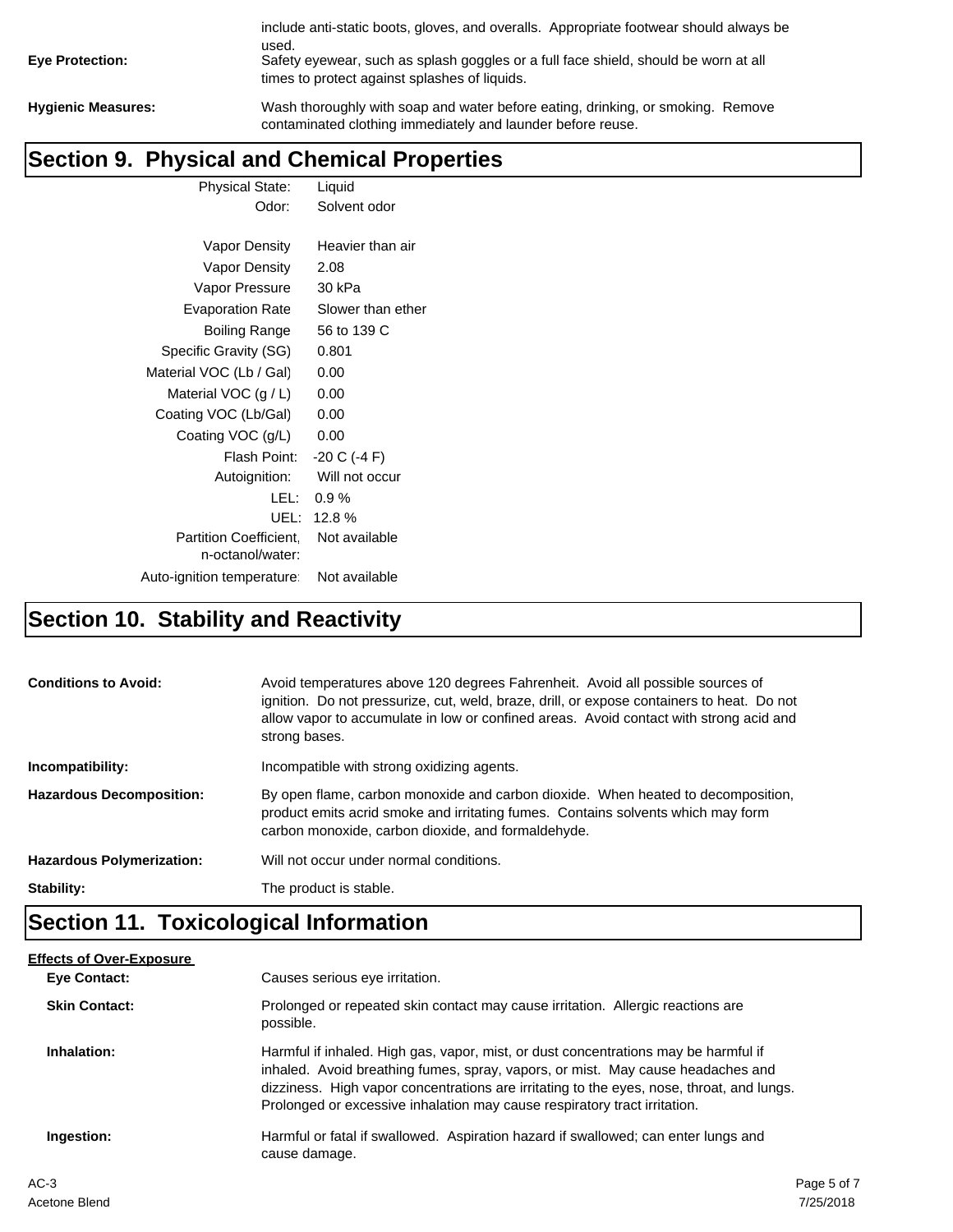| <b>Chronic Hazards:</b>         | High concentrations may lead to central nervous system effects (drowsiness,<br>dizziness, nausea, headaches, paralysis, burred vision) and damage. Reports have<br>associated repeated and prolonged occupational overexposure to solvents with<br>permanent brain and nervous system damage. Contains carbon black pigment.<br>Chronic inflammation, lung fibrosis, and lung tumors have been observed in<br>experimental tests involving rats exposed to excessive concentrations of carbon black<br>and several insoluble dust particles for long periods of time. Tumors have not been<br>observed in other species under similar circumstances. Epidemiological studies of<br>North American workers show no evidence of clinically significant negative health<br>effects from occupational exposure to carbon black. Carbon black is listed as a Group<br>2B - Possibly Carcinogenic to Humans, by IARC and is proposed to be listed as A4 -<br>Not Classified as a Human Carcinogen by the American Conference of Governmental<br>Industrial Hygienists. Significant exposure is unlikely during typical application of this<br>product by roller or brush. Risk of overexposure depends on the duration and level of<br>exposure to dust from such processes as repeated sanding of dried surfaces, or<br>inhalation of spray mist, and the actual concentration of carbon black in the product<br>formula. |
|---------------------------------|----------------------------------------------------------------------------------------------------------------------------------------------------------------------------------------------------------------------------------------------------------------------------------------------------------------------------------------------------------------------------------------------------------------------------------------------------------------------------------------------------------------------------------------------------------------------------------------------------------------------------------------------------------------------------------------------------------------------------------------------------------------------------------------------------------------------------------------------------------------------------------------------------------------------------------------------------------------------------------------------------------------------------------------------------------------------------------------------------------------------------------------------------------------------------------------------------------------------------------------------------------------------------------------------------------------------------------------------------------------------------------------------------------------------|
|                                 | Product contains titanium dioxide, which is listed as a Group 2B - Possibly<br>Carcinogenic to Humans by IARC. No significant exposure to titanium dioxide is<br>anticipated while using this product, in which titanium dioxide is bound to other<br>materials including resin and other pigments, during brush or rolling application.<br>Overexposure risks depend on duration and level of exposure to dust, such as from<br>repeated sanding of this product's dried film, or inhalation of spray mist, and the actual<br>concentration of titanium dioxide in the product formula. For additional information,<br>refer to IARC Monograph, Volume 93, 2010.                                                                                                                                                                                                                                                                                                                                                                                                                                                                                                                                                                                                                                                                                                                                                    |
| <b>Primary Routes of Entry:</b> | Eye contact, ingestion, inhalation, absorption through the skin, skin contact.                                                                                                                                                                                                                                                                                                                                                                                                                                                                                                                                                                                                                                                                                                                                                                                                                                                                                                                                                                                                                                                                                                                                                                                                                                                                                                                                       |
| <b>Acute Toxicity Values:</b>   | Acute effects of this product have not been tested. Available data on individual<br>components, if any, will be listed below.                                                                                                                                                                                                                                                                                                                                                                                                                                                                                                                                                                                                                                                                                                                                                                                                                                                                                                                                                                                                                                                                                                                                                                                                                                                                                        |

#### **Section 12. Ecological Information**

**Ecological Information:** Product is a mixture of listed components.

#### **Section 13. Disposal Information**

**Disposal Considerations:** The generation of waste should be avoided or minimized wherever possible. Disposal of this product, solutions, and any by-products should at all times comply with relevant environmental protection regulations and waste disposal regulations, in addition to any local or regional restrictions which may be in effect. Surplus and non-recyclable products should be disposed of via a licensed waste disposal contractor. Waste should not be disposed of untreated to the sewer unless fully compliant with the requirements of all authorities with jurisdiction. Waste packaging should be recycled whenever possible. Incineration or landfill should only be considered when recycling is not feasible. Take care when handling empty containers as they may retain some residual product. Vapor from residue may create a flammable or explosive atmosphere within the used container. Do not expose empty containers to heat or sparks, and do not weld, cut, or grind used containers unless they have been thoroughly cleaned. Avoid contact of spilled material with soil, waterways, drains, and sewer systems.

#### **Section 14. Transport Information**

|                          | Domestic (US DOT)                | International (IMDG)      | Air (IATA)                       | <b>Canada (TDG)</b>              |
|--------------------------|----------------------------------|---------------------------|----------------------------------|----------------------------------|
| <b>UN Number:</b>        | 1263                             | 1263                      | 1263                             | 1263                             |
| <b>UN Shipping Name:</b> | <b>Paint Related</b><br>Material | Paint Related<br>Material | <b>Paint Related</b><br>Material | <b>Paint Related</b><br>Material |
| <b>Hazard Class:</b>     | 3                                | 3                         |                                  |                                  |